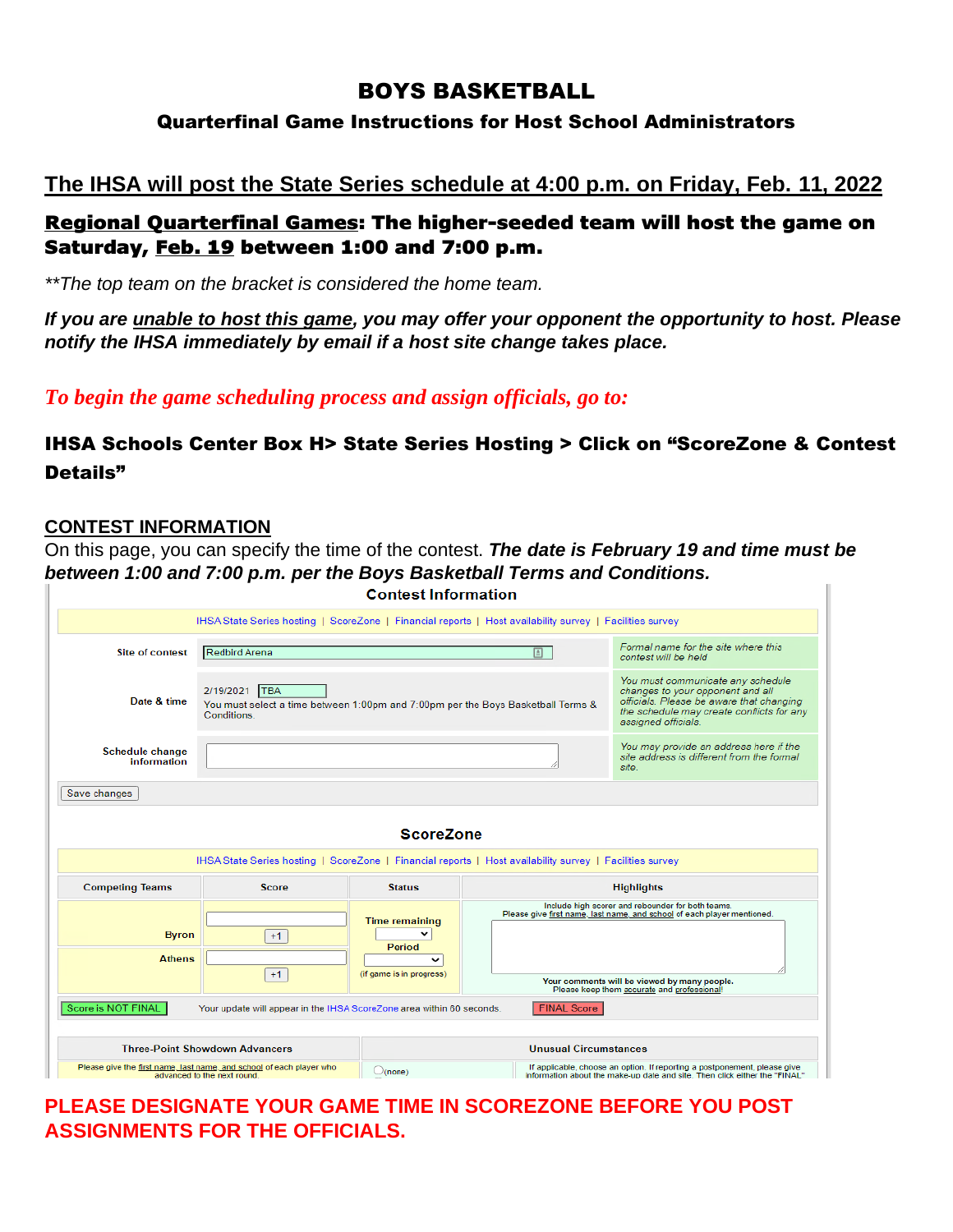### **ASSIGN OFFICIALS**

You will be required to assign 3 officials to your contest. Click on the "assign officials" in the red box. You will "get the red out" once 3 officials have accepted this assignment.

## Schools Center > IHSA State Series Hosting & ScoreZone > Click on "assign officials"

| <b>IHSA State Series Hosting</b>                                                                                                                                                                                                                                                                                           |                                   |                                                                                   |                          |                               |                         |  |  |  |
|----------------------------------------------------------------------------------------------------------------------------------------------------------------------------------------------------------------------------------------------------------------------------------------------------------------------------|-----------------------------------|-----------------------------------------------------------------------------------|--------------------------|-------------------------------|-------------------------|--|--|--|
| IHSA State Series hosting   ScoreZone   Financial reports   Host availability survey   Facilities survey                                                                                                                                                                                                                   |                                   |                                                                                   |                          |                               |                         |  |  |  |
| This page contains links necessary to run the IHSA State Series event your school is hosting. As tournament manager, you should<br>visit this page often to make sure you have the information you need. After the event is complete, you must fill out the required<br>forms promptly and submit them to the IHSA Office. |                                   |                                                                                   |                          |                               |                         |  |  |  |
|                                                                                                                                                                                                                                                                                                                            | <b>Manuals</b><br>(PDF)           | Assigned<br><b>Officials</b>                                                      | List of<br>Participants  | <b>Results</b><br>Report      | Financial<br>Report     |  |  |  |
| <b>Boys Basketball</b><br><b>Regional Quarterfinal</b>                                                                                                                                                                                                                                                                     | School & Manager's Manual & Forms | You are required to assign officials to this game.<br>0 officials have confirmed. | $\overline{\phantom{a}}$ | ScoreZone & Contest Details I | submit financial report |  |  |  |

## **FIND A BOYS BASKETBALL OFFICIAL**

This section will give you instructions for selecting officials. Click in the "Find a Boys Basketball Official" dropdown. The dropdown will show all active and properly licensed IHSA officials in Basketball. You can filter this list by typing a name, email address, city, first 3 numbers of zip code, or even license level. Once you select an official, click "Add this Official" to add the official to your game.

| Find a Boys Basketball Official:<br><b>Phillip Abed</b><br>Add this Official |                            |            |                              |                              |  |  |  |  |
|------------------------------------------------------------------------------|----------------------------|------------|------------------------------|------------------------------|--|--|--|--|
| ID                                                                           | Name                       | Lvl        | <b>City</b>                  | Email                        |  |  |  |  |
| 55227                                                                        | Wali Abdul-Rahim           | Registered | Springfield 62703            | walirahim66@yahoo.com        |  |  |  |  |
|                                                                              | 83283 Phillip Abed         |            | Registered Palos Hills 60465 | Abedl@sbcglobal.net          |  |  |  |  |
|                                                                              | 26060 Richard D. Abernathy |            | Recognized Forsyth 62535     | richardabernathy@comcast.net |  |  |  |  |
|                                                                              | 10163 David C. Accardi     | Certified  | Lake in the Hills 60156      | daccardi@comcast.net         |  |  |  |  |

#### **NOTE:** *If you use an assigner to secure officials, you MUST still assign the officials to the game so they can be paid through ArbiterPay.*

❖ The administrator enters the official's name or number in the "Find a Boys Basketball Official" dropdown box then "Add this Official" to complete the assignment process.